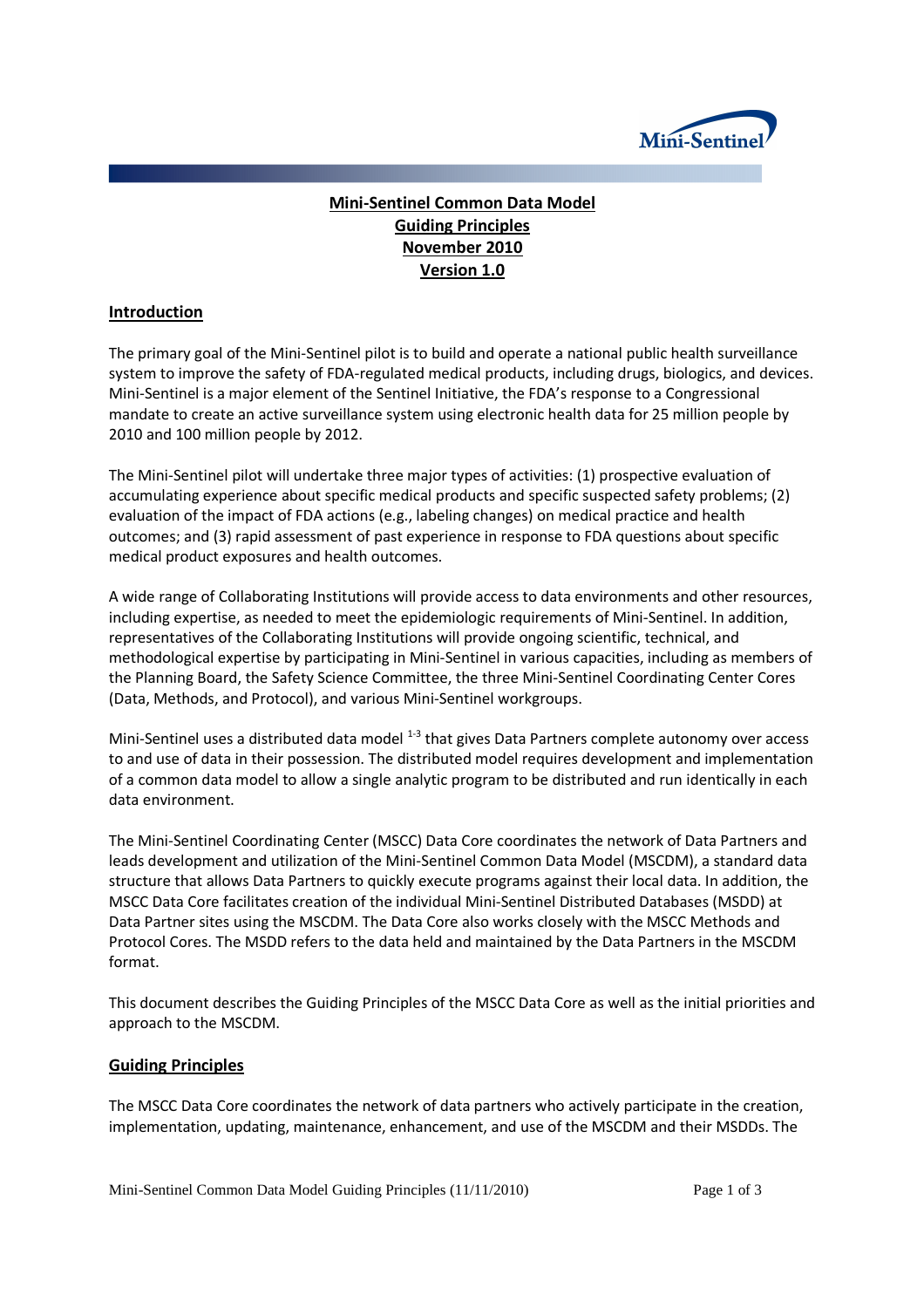

design and implementation of the MSCDM strives for a high level of cross-institutional and longitudinal consistency and requires that data comparable in format and meaning are stored at all sites.

The following principles guide the development and maintenance of the MSCDM:

- 1. The MSCDM accommodates all requirements of Mini-Sentinel activities and may change to meet FDA objectives.
- 2. The MSCDM is able to incorporate new data types and data elements as needs indicate.
- 3. Development of the initial MSCDM and all enhancements requires input and acceptance from the Mini-Sentinel Data Partners.
- 4. Documentation of Data Partner specific issues and qualifiers that may impact use and interpretation of the data is crucial for the effective operation of Mini-Sentinel activities.
- 5. The MSCDM design is transparent, intuitive, well-documented, and easily understood by analysts, investigators, and stakeholders. It is easy for experienced analysts and investigators to use; special skills or knowledge beyond those commonly found among pharmacoepidemiologists and professional analytic staff is not necessary.
- 6. The MSCDM leverages evolving healthcare coding standards.
- 7. The MSCDM captures values found in the source data. When necessary, mapping to standard vocabularies is transparent. Validated mappings should be used whenever available.
- 8. Calculated variables should not be included in the MSCDM.
- 9. Distributed programs should be executed with minimal to no site-specific modification.
- 10. Data Partners have the best understanding of their data and its uses; valid use and interpretation of findings requires input from the Data Partners.
- 11. Only the minimum necessary information should be used and shared with authorized staff of the MSCC.
- 12. Data Partners may include "site-specific" information in their implementation of the MSCDM.

#### **Initial Priorities and Approach to the Mini-Sentinel Common Data Model (v1.0)**

The overall goal of Version 1.0 of the MSCDM is to build the foundation for Mini-Sentinel to begin active surveillance activities and to have the capability to quickly generate information in response to urgent public health needs. Initial functionality will rely on claims and administrative data with additional functionality to be added in subsequent years.